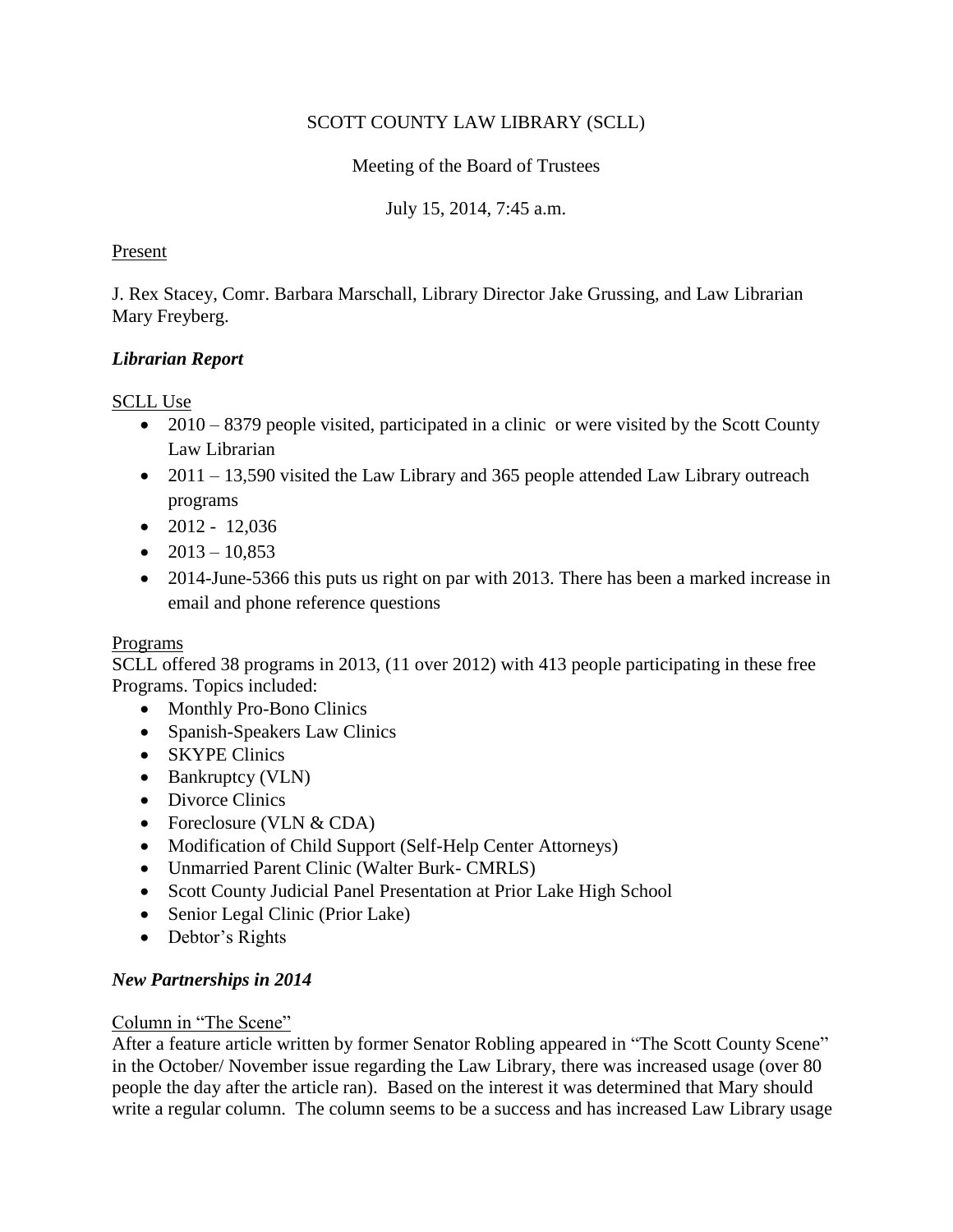and visibility. Mary has written three articles so far, covering Power of Attorney, Health Care Directives and Criminal Expungement.

Click link to see article written by Claire Robling:

[http://www.co.scott.mn.us/CountyGov/News/theScene/Documents/SCENE%20October%20Nov](http://www.co.scott.mn.us/CountyGov/News/theScene/Documents/SCENE%20October%20November%202013.pdf) [ember%202013.pdf](http://www.co.scott.mn.us/CountyGov/News/theScene/Documents/SCENE%20October%20November%202013.pdf)

#### Minnesota Self Help Center, Minnesota Justice Foundation

As was discussed at the last meeting, regarding the intention to revamp the Monthly Divorce Clinic, the law librarians met with Sara Schwebs from the Minnesota Justice Foundation (MJF) and Melissa Kantola from the MN Judicial Branch Self-Help Center and were able to coordinate training for law students with the I-Can Divorce program. The students, Sara Schwebs and both law librarians attended the first training at Hamline University. Sarah has continued training the law students as they are added. This program has worked out wonderfully. Dakota County Law Librarian Shannon Stoneking and Legal Aid attorney Rachel Estrella have both observed our clinic and Dakota County is now offering a similar clinic during regular court hours. It is important to offer the clinic at the most accessible time for the users (Saturday mornings). The added benefit is that the County's computer training area available for use on Saturdays.

#### Le Red de Abagados (VLN*)*

Direction of La Red has changed and we are now working with Gabriella Bruner to revamp the assistance that SCLL offers to Spanish-Speakers. The SKYPE program has been temporarily closed until we find a better location. After meeting with Jeannie Granaas from Global Gatherings, it was decided to wait until that program is off the ground (presently only has 1-2 people coming). SCLL has shared reference and resources that might be helpful to her clients.

#### *Collection Development*

Mary reported that SCLL renewed its subscription with West Law as its representative offered an early renewal package and an additional 5% savings if the SCLL would agree to a Library Management Agreement (LMA). Mary reported that she agreed because of the added savings, but hesitated because she has repeatedly requested, but not received a breakdown of the actual savings and an actual dollar amount assigned to each item/title. This lack of information makes it impossible to compare current charges with previously paid prices. Some of the print options have been reduced, the Minnesota Digest or Words and Phrasesare no longer being updated, and purchases of the NOLO titles for the branches has been reduced to every other or two years between replacing popular titles at the branch libraries.

### *Budget*

The budget was discussed and the balance sheet for the period ending April 30, 2014 presented. [See attachment.] It was noted that there is approximately a 14% decrease in revenue. Both law librarians have noted a substantial increase in requests for fee waivers and reported that Scott County District Court Administration had presented to them a report of an approximate 40% increase in IFP's waived since June of 2013. [See attachment.] Looking at the budget, it was determined that SCLL's spending is close to the on-line estimates for the planned budget. Mary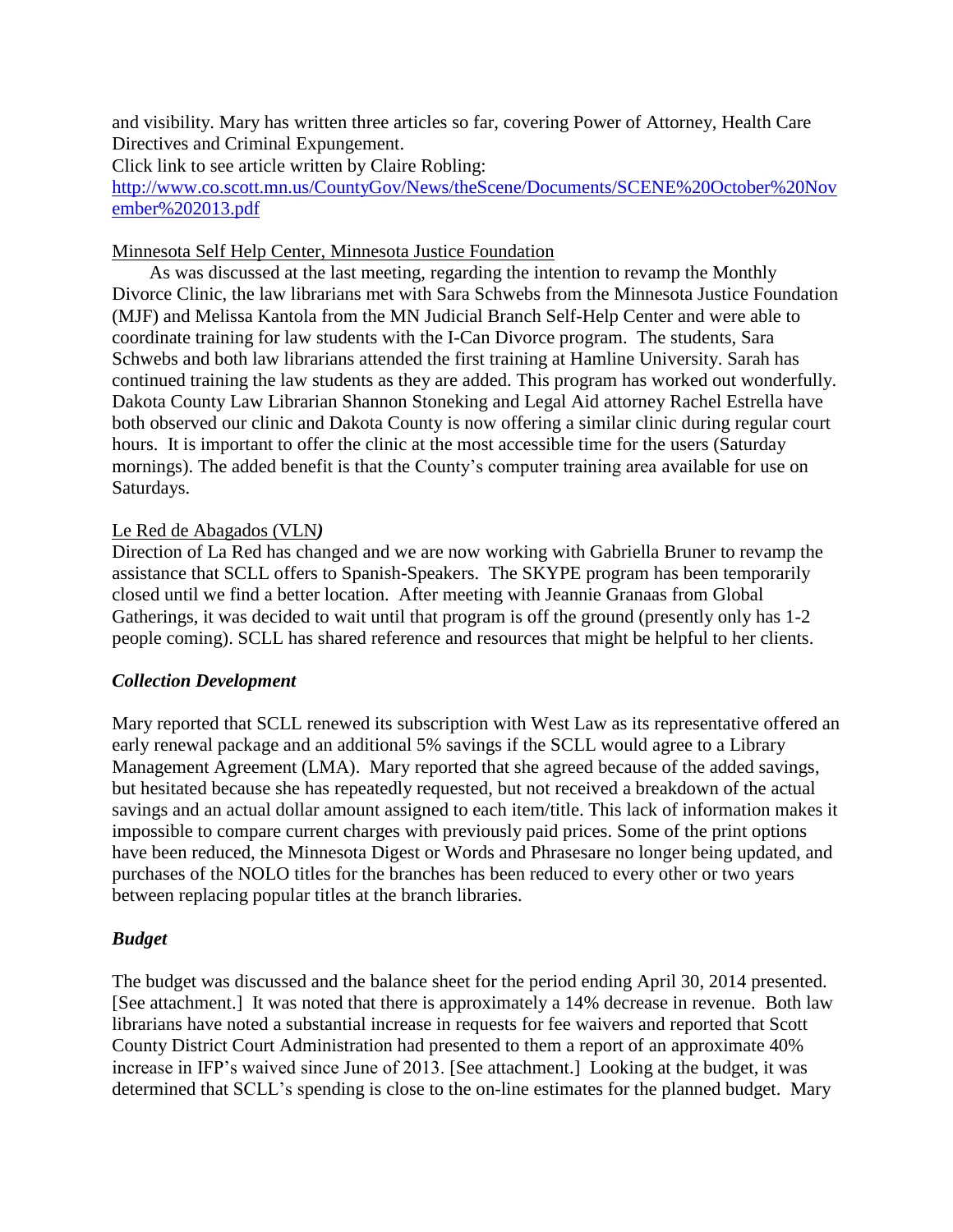voiced her concern is with the reduced revenue. The Minnesota Legislature passed HF2660/SF2244/CH200, effective August 1<sup>st,</sup> that amends *informa pauperis* statutes and authorize the Court to order partial payments, but these fees will go to the general fund, rather than county law libraries.

### *Recommended Improvements*

Mary recommended the purchase of four armless chairs for the SCLL. Three of the chairs would be for the public work station and the fourth would be for the second librarian work station. The current chairs were purchased in 2005 and long outlasted expectations so the recommendation was to purchase the same chairs in hope that they will last as long and we know they will match. The spending request was approved.

# *Professional Training, Responsibilities and Awards*

- Mary was asked to speak the 8th District Bar Association on March 14<sup>th</sup>. She reported it was a great opportunity to talk about all the programs that the SCLL offers and to recruit new volunteer lawyers for those clinics.
- Mary informed the Trustees that she planned, coordinated the videotaping and attended the Minnesota Coalition of Law Libraries (MCCLL) Education program May 7<sup>th</sup> for MN Public Librarians. Seventy-four Public and Law Librarians attended and because the program was professionally videotaped, it will be made available on U-Tube.
- Both Law Librarians attended webinars. Barbara attended the following: Legal Workshops/Webinars, Minnesota Legislative Reference Library, Federal Administrative Law, Distinguishing Legal Information from Legal Advice and Criminal Expungement/Institute on Justice. Mary attended a webinar entitled "What Makes a Library Worth a Million' and "Most Wanted'"- Connecting Patrons with Legal Services.
- Mary described a six week online class she also attended, offered by ALA titled: **Cutting the Red Tape: Finding and Using E-Government Tools and Resources.** This class was very helpful in identifying Government Agencies and their webpages.
- Mary, Scott County's representative on the MELSA eGovernment Task Force, an ongoing Task Force that started meeting in November 2013. As she described it, the duration of the Task Force depends on the work plan, studies, legislative request recommendations, law library services and other issues. Mary is the only law librarian on the Task Force and stated her personal goal is having Minnesota public librarians ready when self-represented litigants start e-filing court documents in 2015 or 2016. To further that goal, she told the trustees, that she invited Ali Turner from Hennepin County Library to speak at the last meeting regarding her role in the Hennepin County eGovernment Team. Mary stated Hennepin County's approach to a one-stop online system for their constituents is amazing and voiced the thought that this is a challenging and exciting team! Mary is acting as the Co-Chair of the Task Force.